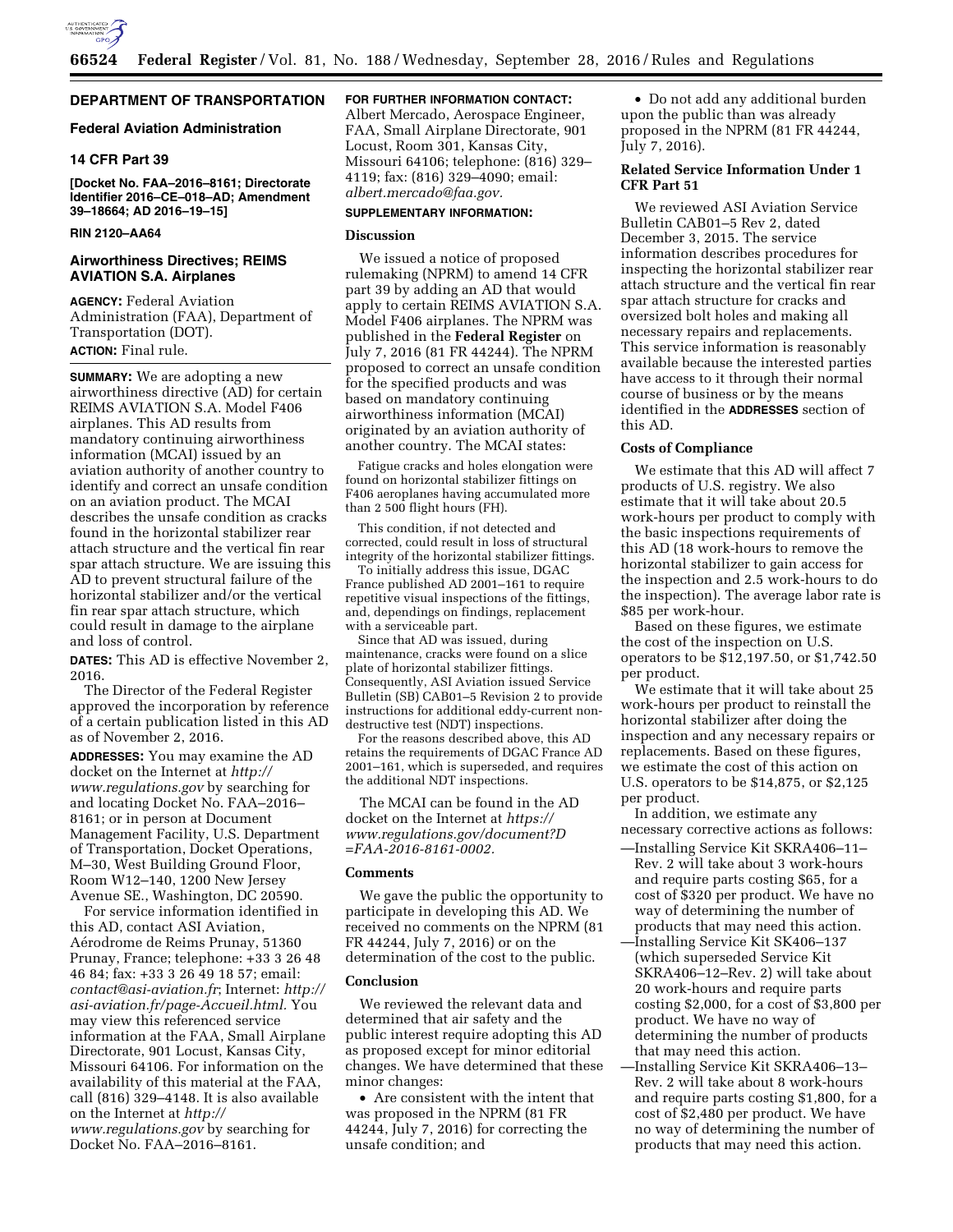# **Authority for This Rulemaking**

Title 49 of the United States Code specifies the FAA's authority to issue rules on aviation safety. Subtitle I, section 106, describes the authority of the FAA Administrator. ''Subtitle VII: Aviation Programs,'' describes in more detail the scope of the Agency's authority.

We are issuing this rulemaking under the authority described in ''Subtitle VII, Part A, Subpart III, Section 44701: General requirements.'' Under that section, Congress charges the FAA with promoting safe flight of civil aircraft in air commerce by prescribing regulations for practices, methods, and procedures the Administrator finds necessary for safety in air commerce. This regulation is within the scope of that authority because it addresses an unsafe condition that is likely to exist or develop on products identified in this rulemaking action.

#### **Regulatory Findings**

We determined that this AD will not have federalism implications under Executive Order 13132. This AD will not have a substantial direct effect on the States, on the relationship between the national government and the States, or on the distribution of power and responsibilities among the various levels of government.

For the reasons discussed above, I certify this AD:

(1) Is not a ''significant regulatory action'' under Executive Order 12866,

(2) Is not a ''significant rule'' under the DOT Regulatory Policies and Procedures (44 FR 11034, February 26, 1979),

(3) Will not affect intrastate aviation in Alaska, and

(4) Will not have a significant economic impact, positive or negative, on a substantial number of small entities under the criteria of the Regulatory Flexibility Act.

# **Examining the AD Docket**

You may examine the AD docket on the Internet at *[http://](http://www.regulations.gov) [www.regulations.gov](http://www.regulations.gov)* by searching for and locating Docket No. FAA–2016– 8161; or in person at the Docket Management Facility between 9 a.m. and 5 p.m., Monday through Friday, except Federal holidays. The AD docket contains the NPRM, the regulatory evaluation, any comments received, and other information. The street address for the Docket Office (telephone (800) 647– 5527) is in the **ADDRESSES** section. Comments will be available in the AD docket shortly after receipt.

### **List of Subjects in 14 CFR Part 39**

Air transportation, Aircraft, Aviation safety, Incorporation by reference, Safety.

#### **Adoption of the Amendment**

Accordingly, under the authority delegated to me by the Administrator, the FAA amends 14 CFR part 39 as follows:

# **PART 39—AIRWORTHINESS DIRECTIVES**

■ 1. The authority citation for part 39 continues to read as follows:

**Authority:** 49 U.S.C. 106(g), 40113, 44701.

#### **§ 39.13 [Amended]**

■ 2. The FAA amends § 39.13 by adding the following new AD:

**2016–19–15 REIMS AVIATION S.A.:**  Amendment 39–18664; Docket No. FAA–2016–8161; Directorate Identifier 2016–CE–018–AD.

#### **(a) Effective Date**

This airworthiness directive (AD) becomes effective November 2, 2016.

# **(b) Affected ADs**

None.

#### **(c) Applicability**

This AD applies to REIMS AVIATION S.A. F406 airplanes, serial numbers F406–0001 through F406–0098, certificated in any category.

#### **(d) Subject**

Air Transport Association of America (ATA) Code 55: Stabilizers.

#### **(e) Reason**

This AD was prompted by mandatory continuing airworthiness information (MCAI) originated by an aviation authority of another country to identify and correct an unsafe condition on an aviation product. The MCAI describes the unsafe condition as cracks found in the horizontal stabilizer rear attach structure and the vertical fin rear spar attach structure. We are issuing this AD to prevent structural failure of the horizontal stabilizer and/or the vertical fin rear spar attach structure, which could result in damage to the airplane and loss of control.

#### **(f) Actions and Compliance**

Unless already done, do the following actions:

(1) At whichever of the compliance times specified in paragraphs  $(f)(1)(i)$  through (iii) of this AD that occurs the latest after November 2, 2016 (the effective date of this AD), and repetitively thereafter every 2,400 hours time-in-service (TIS), do a visual and non-destructive test (NDT) inspection of the horizontal stabilizer splice plate assembly, part number (P/N) 6032183–1 or P/N 406– 5518–32183–100 (as applicable), and the attach structure assembly P/N 6031210–1. Do the inspections following the Accomplishment Instructions in ASI

Aviation Service Bulletin CAB01–5 Rev 2, dated December 3, 2015.

(i) Before accumulating 2,500 hours TIS; or (ii) Within the next 100 hours TIS; or

(iii) At the next 600-hour inspection.

(2) During any inspection required by paragraph (f)(1) of this AD, if any oversized bolt hole or crack is detected on the horizontal stabilizer splice plate assembly or attach structure assembly, before further flight, repair or replace the affected part with a serviceable part following the Accomplishment Instructions in ASI Aviation Service Bulletin CAB01–5 Rev 2, dated December 3, 2015. After taking the necessary corrective action, continue with the repetitive inspection specified in paragraph (f)(1) of this AD.

### **(g) Other FAA AD Provisions**

The following provisions also apply to this AD:

(1) *Alternative Methods of Compliance (AMOCs):* The Manager, Standards Office, FAA, has the authority to approve AMOCs for this AD, if requested using the procedures found in 14 CFR 39.19. Send information to ATTN: Albert Mercado, Aerospace Engineer, FAA, Small Airplane Directorate, 901 Locust, Room 301, Kansas City, Missouri 64106; telephone: (816) 329–4119; fax: (816) 329– 4090; email: *[albert.mercado@faa.gov.](mailto:albert.mercado@faa.gov)* Before using any approved AMOC on any airplane to which the AMOC applies, notify your appropriate principal inspector (PI) in the FAA Flight Standards District Office (FSDO), or lacking a PI, your local FSDO.

(2) *Airworthy Product:* For any requirement in this AD to obtain corrective actions from a manufacturer or other source, use these actions if they are FAA-approved. Corrective actions are considered FAA-approved if they are approved by the State of Design Authority (or their delegated agent). You are required to assure the product is airworthy before it is returned to service.

(3) *Reporting Requirements:* For any reporting requirement in this AD, a federal agency may not conduct or sponsor, and a person is not required to respond to, nor shall a person be subject to a penalty for failure to comply with a collection of information subject to the requirements of the Paperwork Reduction Act unless that collection of information displays a current valid OMB Control Number. The OMB Control Number for this information collection is 2120–0056. Public reporting for this collection of information is estimated to be approximately 5 minutes per response, including the time for reviewing instructions, completing and reviewing the collection of information. All responses to this collection of information are mandatory. Comments concerning the accuracy of this burden and suggestions for reducing the burden should be directed to the FAA at: 800 Independence Ave SW., Washington, DC 20591, Attn: Information Collection Clearance Officer, AES–200.

#### **(h) Related Information**

Refer to MCAI European Aviation Safety Agency (EASA) AD No.: 2016–0101, dated 25 May 25, 2016, and ASI Aviation Service Kit SKRA40611–Rev. 2, dated December 3, 2015,